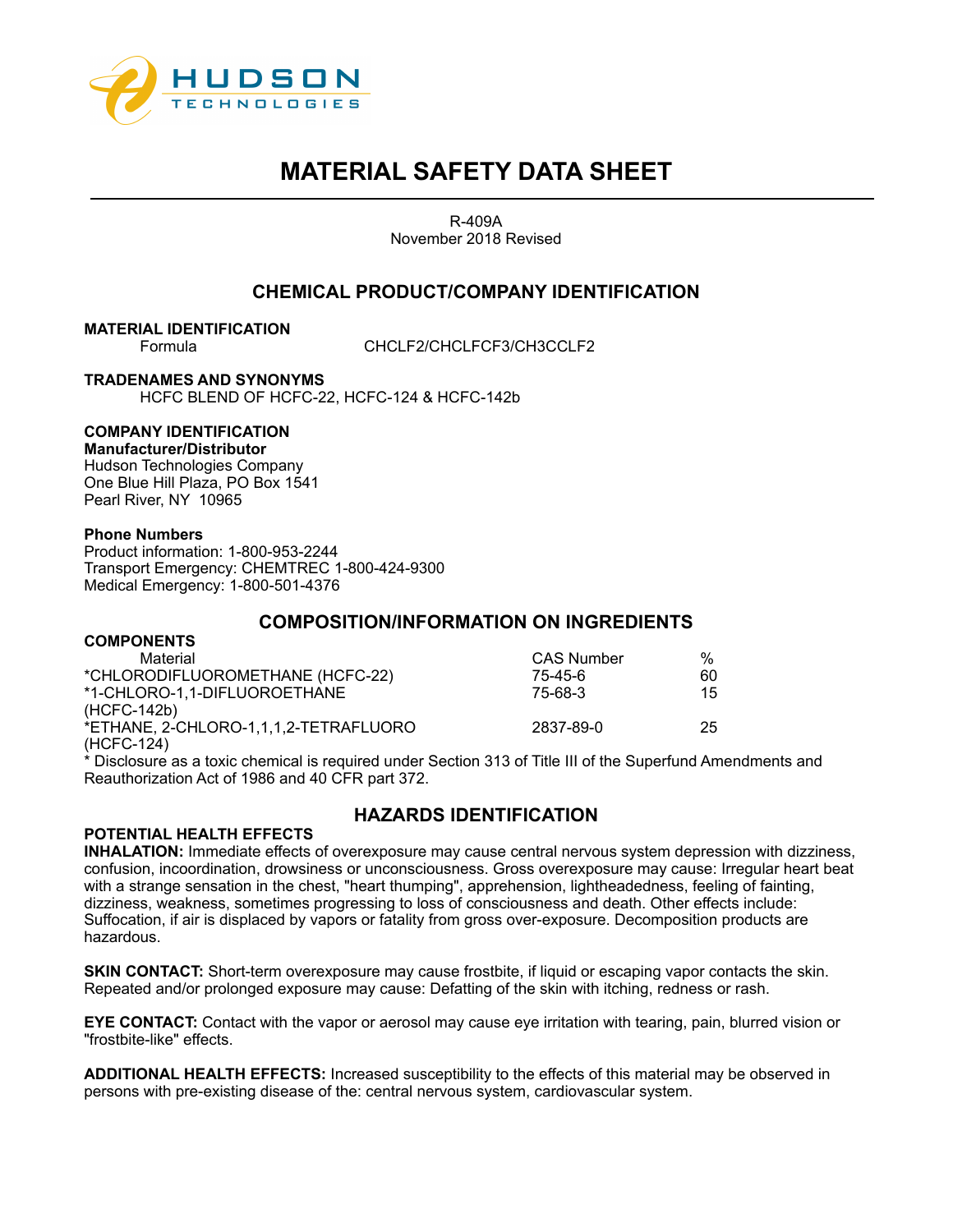

### **CARCINOGENICITY INFORMATION**

None of the components present in this material at concentrations equal to or greater than 0.1% are listed by IARC, NTP, OSHA or ACGIH as a carcinogen.

# **FIRST AID MEASURES**

## **INHALATION**

If inhaled, immediately remove to fresh air. Keep person calm. If not breathing, give artificial respiration. If breathing is difficult, give oxygen. Call a physician.

## **SKIN CONTACT**

Flush area with lukewarm water. Do not use hot water. If frostbite has occurred, call a physician.

#### **EYE CONTACT**

In case of contact, immediately flush eyes with plenty of water for at least 15 minutes. Call a physician.

#### **INGESTION**

Ingestion is not considered a potential route of exposure.

#### **NOTES TO PHYSICIANS**

THIS MATERIAL MAY MAKE THE HEART MORE SUSCEPTIBLE TO ARRHYTHMIAS. Catecholamines such as adrenaline, and other compounds having similar effects, should be reserved for emergencies and then used only with special caution.

# **FIRE FIGHTING MEASURES**

# **# FLAMMABLE PROPERTIES**

No flash point Flammable Limits in Air, % by Volume: LEL None per ASTM E681 UEL None per ASTM E681 Autoignition Not determined

Fire and Explosion Hazards:

Cylinders may rupture under fire conditions. Decomposition may occur.

Contact of welding or soldering torch flame with high concentrations of refrigerant can result in visible changes in the size and color of torch flames. This flame effect will only occur in concentrations of product well above the recommended exposure limit, therefore stop all work and ventilate to disperse refrigerant vapors from the work area before using any open flames.

R-409A is not flammable in air at temperatures up to 100 deg C (212 deg F) at atmospheric pressure. However, mixtures of R-409A with high concentrations of air at elevated pressure and/or temperature can become combustible in the presence of an ignition source. R-409A can also become combustible in an oxygen enriched environment (oxygen concentrations greater than that in air). Whether a mixture containing R-409A and air, or R-409A in an oxygen enriched atmosphere becomes combustible depends on the inter-relationship of 1) the temperature 2) the pressure, and 3) the proportion of oxygen in the mixture. In general, R-409A should not be allowed to exist with air above atmospheric pressure or at high temperatures; or in an oxygen enriched environment. For example: R-409A should NOT be mixed with air under pressure for leak testing or other purposes.

Experimental data have also been reported which indicate combustibility of HCFC-22, a component in this blend, in the presence of chlorine.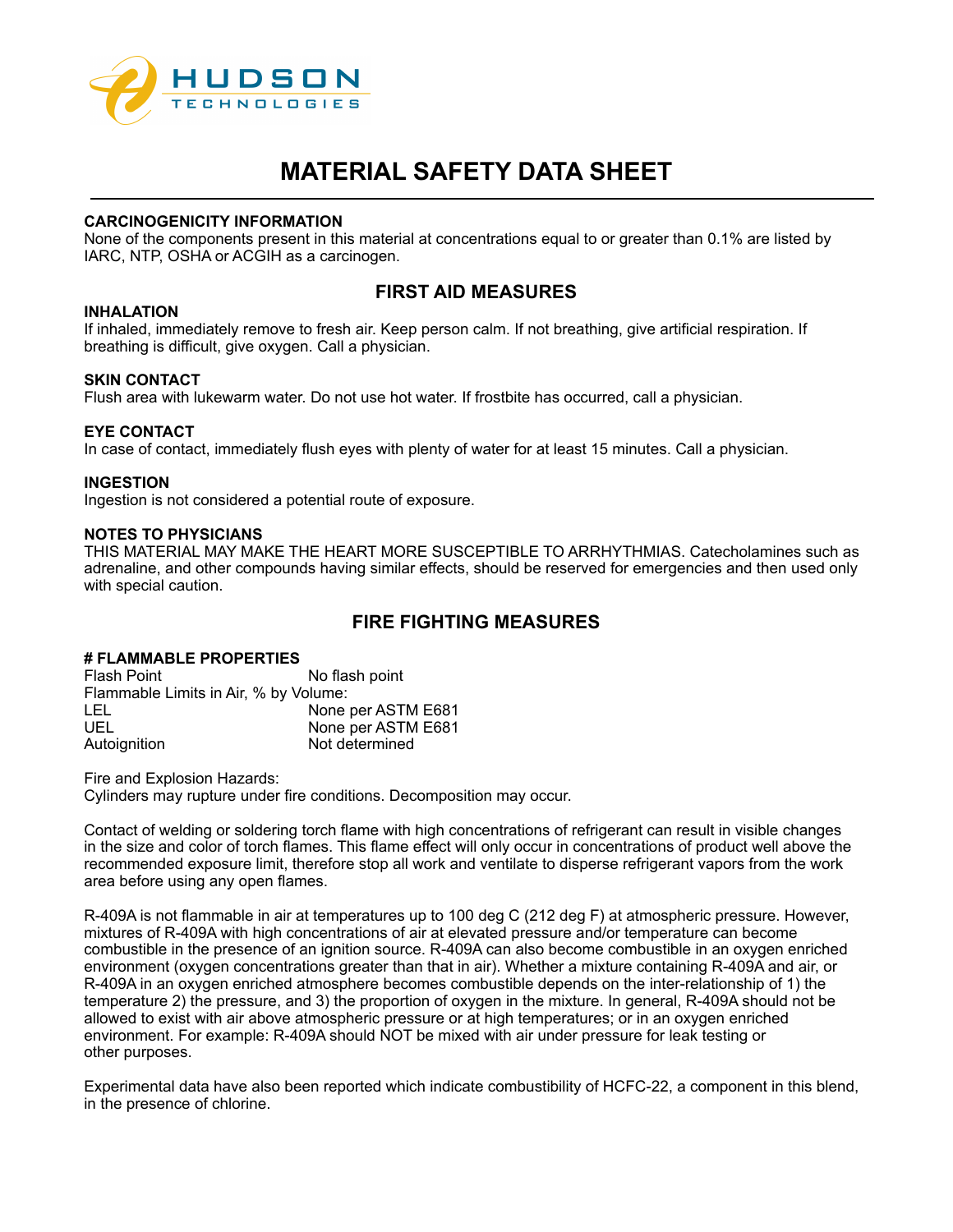

### **EXTINGUISHING MEDIA**

Water Spray, Water Fog, CO2, Dry Chemical, Water.

## **FIRE FIGHTING INSTRUCTIONS**

Wear self-contained breathing apparatus (SCBA) and full protective equipment. Cool tank/container with water spray. Keep personnel removed and upwind of fire. Shut off source of fuel, if possible and without risk. Water runoff should be contained and neutralized prior to release.

Hydrogen fluoride or hydrogen chloride fumes emitted during a fire can react with water to form hydrofluoric acid or hydrochloric acid. Wear neoprene gloves when handling refuse from fire.

# **ACCIDENTAL RELEASE MEASURES**

#### **SAFEGUARDS (PERSONNEL)**

NOTE: Review FIRE FIGHTING MEASURES and HANDLING (PERSONNEL) sections before proceeding with clean-up. Use appropriate PERSONAL PROTECTIVE EQUIPMENT during clean-up.

## **ACCIDENTAL RELEASE MEASURES**

Ventilate area using forced ventilation, especially in low or enclosed places where heavy vapors might collect. Remove open flames. Use self-contained breathing apparatus (SCBA) for large spills or releases.

# **HANDLING AND STORAGE**

#### **HANDLING (PERSONNEL)**

Do not get in eyes, on skin or clothing. Do not breathe vapor or mist. Use with sufficient ventilation to keep employee exposure below recommended limits. Wash contaminated clothing prior to reuse.

#### **HANDLING (PHYSICAL ASPECTS)**

Keep away from heat, sparks and flames. Open container only in well-ventilated area.

#### **STORAGE**

Keep away from heat, sparks and flames. Store in a well ventilated area away from heat and sunlight. Close container after each use. Store below 120 F (49 C).

# **EXPOSURE CONTROLS/PERSONAL PROTECTION**

#### **ENGINEERING CONTROLS**

Use only with adequate ventilation especially for enclosed and low area where vapors can accumulate.

## **PERSONAL PROTECTIVE EQUIPMENT**

EYE/FACE PROTECTION Wear coverall chemical splash goggles.

**RESPIRATORS** Wear NIOSH approved respiratory protection, as appropriate.

#### PROTECTIVE CLOTHING

Where there is potential for skin contact have available, and wear as appropriate, impervious gloves, apron, pants, and jacket.

Lined butyl gloves should be used to avoid prolonged or repeated exposure.

# **EXPOSURE GUIDELINES**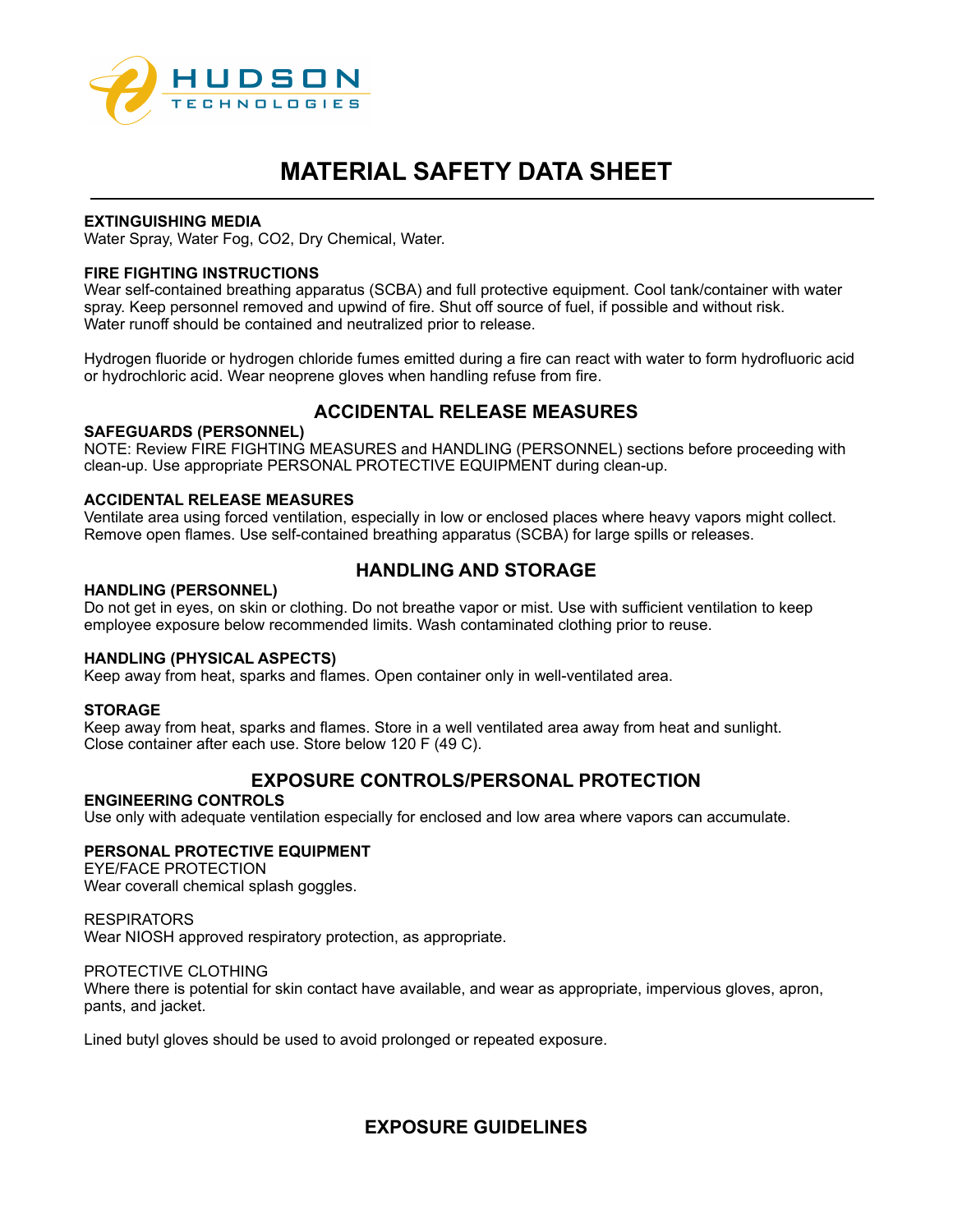

## **APPLICABLE EXPOSURE LIMITS**

CHLORODIFLUOROMETHANE (HCFC-22) PEL (OSHA) None Established TLV (ACGIH) 1,000 ppm, 3,540 mg/m3, 8 Hr. TWA, A4

1-CHLORO-1,1-DIFLUOROETHANE PEL (OSHA) None Established<br>TLV (ACGIH) None Established WEEL (AIHA) 1000 ppm, 8 Hr. TWA

None Established

ETHANE, 2-CHLORO-1,1,1,2-TETRAFLUORO PEL (OSHA) None Established TLV (ACGIH) None Established<br>
WEEL (AIHA) NOD ppm, 8 Hr. T 1000 ppm, 8 Hr. TWA

## **PHYSICAL AND CHEMICAL PROPERTIES**

## **PHYSICAL DATA**

| <b>Boiling Point</b>    | $-31$ F ( $-35$ C)      |
|-------------------------|-------------------------|
| <b>Vapor Density</b>    | $3.36$ (Air=1.0)        |
| Solubility in Water     | Negligible              |
| <b>Specific Gravity</b> | 1.215 @ 70 F (21 C)     |
| Vapor Pressure          | 107 psia @ 70 F (21 C)  |
| % Volatiles             | 100 %                   |
| Odor                    | Faint, Ethereal, Ether. |
| Form                    | Liquified Gas.          |
| Color                   | Clear, Colorless.       |

# **STABILITY AND REACTIVITY**

#### **CHEMICAL STABILITY**

Stable. Conditions contributing to instability: Thermal decomposition due to exposure to heat (>800 deg F) or fire.

#### **CONDITIONS TO AVOID**

Avoid flames, sparks, extremely hot metal, heating elements, pilot lights, static electricity, combustion engines, ignition sources, etc.

#### **INCOMPATIBILITY WITH OTHER MATERIALS**

Avoid contact with strong alkali or alkaline earth metals, finely powdered metals such as aluminum, magnesium or zinc and strong oxidizers since they may react with or accelerate decomposition of this material.

#### **DECOMPOSITION**

Thermal decomposition products include hydrogen fluoride, hydrogen chloride, carbon monoxide, carbon dioxide and chlorine and possibly carbonyl halides. These materials are toxic and irritating. Contact should be avoided.

# **TOXICOLOGICAL INFORMATION**

#### **ANIMAL DATA**

CHLORODIFLUOROMETHANE HCFC-22:

INHALATION: 4 hour, LC50, rat: 220,000 ppm

Animal testing indicates this material is a slight eye and skin irritant, but not a skin sensitizer. INGESTION: Long-term exposure caused: No significant toxicological effects.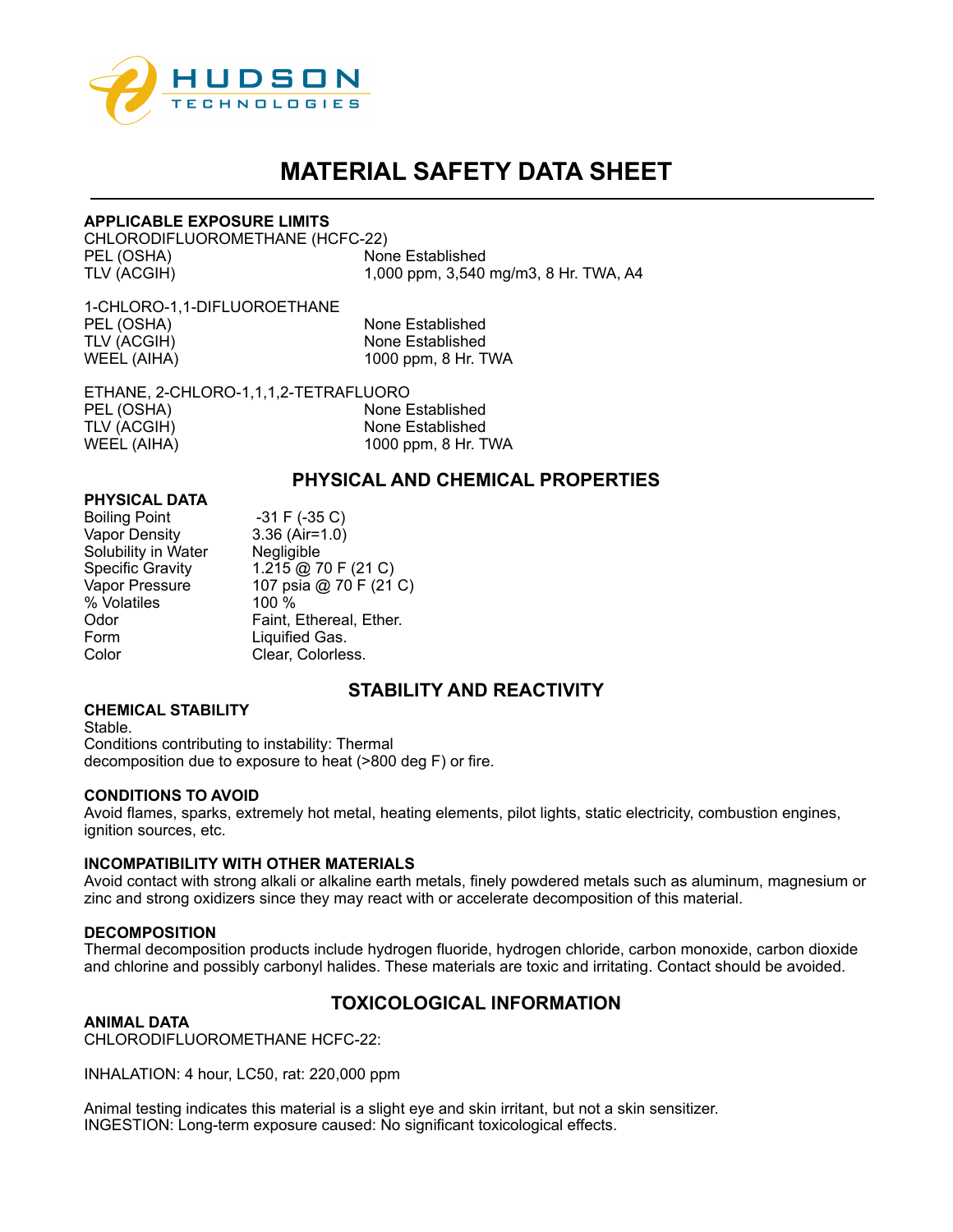

Single exposure to high doses caused: Central nervous system depression. Inactivity or anaesthesia. Lung noise. Altered respiratory rate. Histopathological changes of the liver. Cardiac sensitization, a potentially fatal disturbance of heart rhythm associated with a heightened sensitivity to the action of epinephrine. Repeated exposure caused: No significant toxicological effects. Long-term exposure caused: Reduced weight gain. Increased adrenals, kidney, liver, pituitary weight.

## ADDITIONAL TOXICOLOGICAL EFFECTS:

In chronic inhalation studies, HCFC-22, at a concentration of 50,000 ppm (v/v), produced a small, but statistically significant increase of late-occurring tumors involving salivary glands in male rats, but not female rats or male or female mice. In the same studies, no increased incidence of tumors was seen in either species at concentrations of 10,000 ppm or 1000 ppm (v/v). Animal data show developmental effects only at exposure levels producing other toxic effects in the adult animal. This material is not considered a unique developmental hazard to the conceptus. Reproductive data on male animals show: No change in reproductive performance. Specific studies to evaluate the effect on female reproductive performance have not been conducted; however, limited information obtained from studies on developmental toxicity do not indicate adverse effects on female reproductive performance. This material produces genetic damage in bacterial cell cultures. In mammalian cell cultures and animals, this material has not produced genetic toxicity. In animal testing, this material has not caused permanent genetic damage in reproductive cells of mammals (has not produced heritable genetic damage).

1-CHLORO-1,1-DIFLUOROETHANE (HCFC-142b) Inhalation 2 hour LC50: 447,642 ppm in rats

The compound is untested for skin irritancy, is not an eye irritant, and is untested for animal sensitization.

Inhalation: Toxic effects of single inhalation exposures include respiratory irritation, loss of reflexes, and unconsciousness. Cardiac sensitization was seen in dogs exposed to concentrations of 5% and higher. Exposure of dogs or monkeys to concentrations of 5 to 20% for five minutes caused decreased blood pressure (hypotension). Repeated exposure produced only irritation of the lungs. Tests in animals demonstrate no carcinogenic, developmental, or reproductive toxicity. The compound does not produce genetic damage in animals or in bacterial and mammalian cell cultures. It does not produce heritable genetic damage.

ETHANE, 2-CHLORO-1,1,1,2-TETRAFLUORO (HCFC-124) INHALATION: 4 hour, ALC, rat: 230,000 - 300,000 ppm.

Single exposure caused: Cardiac sensitization, a potentially fatal disturbance of heart rhythm associated with a heightened sensitivity to the action of epinephrine. Lowest-Observed-Adverse-Effect-Level for cardiac sensitization: 25,000 ppm. Single exposure caused: the following temporary effects - Inactivity or anaesthesia. Low blood pressure. Repeated exposure caused: Decreased body weight. Altered clinical chemistry. These effects were reversible. Repeated exposure caused: the following temporary effects - Inactivity or anaesthesia. Lethargy. Incoordination. Altered respiratory rate. One study showed: Increased liver weight.

#### CARCINOGENIC, DEVELOPMENTAL, REPRODUCTIVE, MUTAGENIC EFFECTS:

In animal testing this material has not caused carcinogenicity, developmental toxicity. No animal data are available to define the following effects of this material: reproductive toxicity. Tests have shown that this material does not cause genetic damage in bacterial or mammalian cell cultures, or in animals. This material has not been tested for its ability to cause permanent genetic damage in reproductive cells of mammals (not tested for heritable genetic damage).

**ECOLOGICAL INFORMATION ECOTOXICOLOGICAL INFORMATION** AQUATIC TOXICITY:

CHLORODIFLUOROMETHANE (HCFC-22)